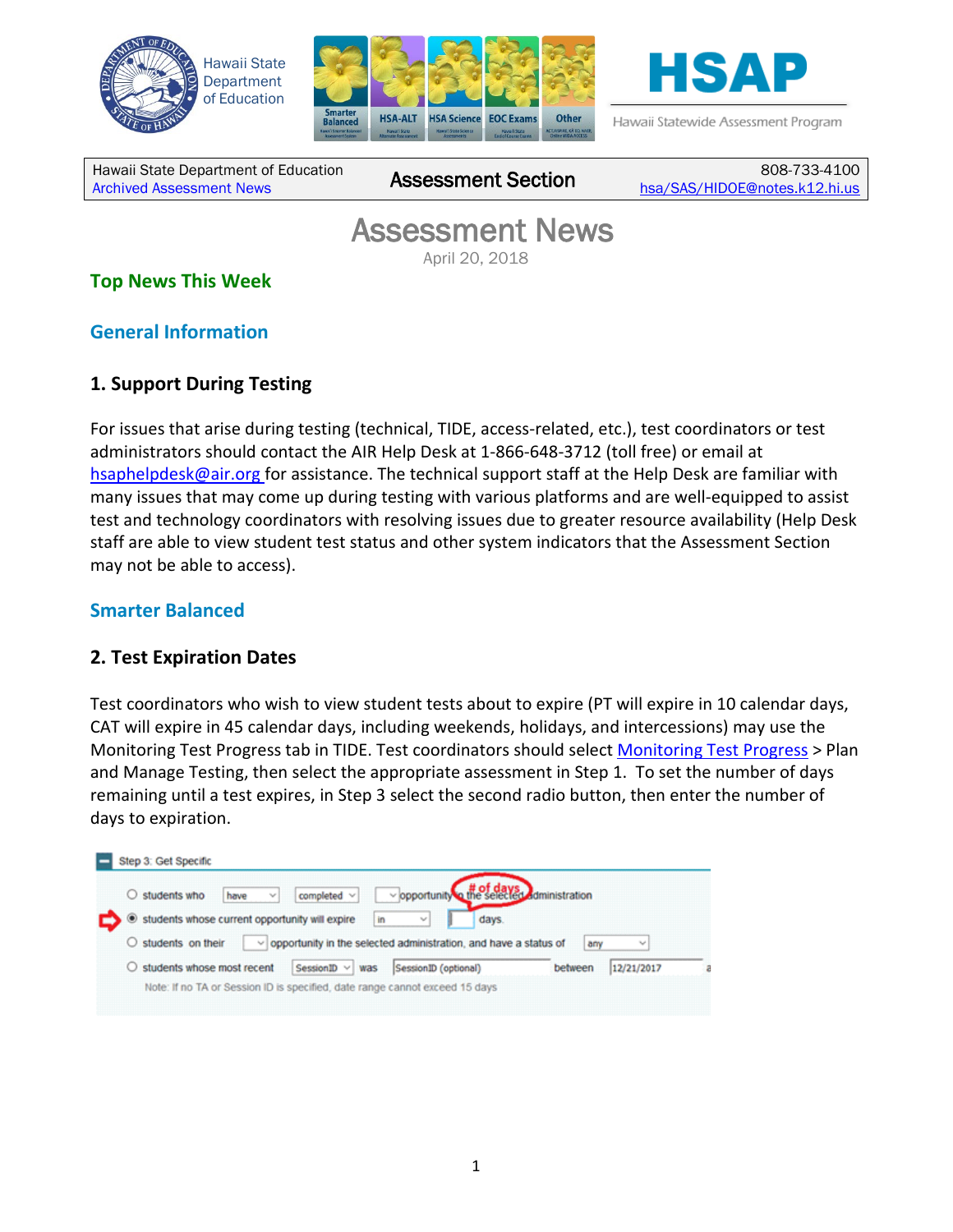### **3. 2018-2019 Common Core Item Authoring Training**

Registration is now open for the 2018-2019 Hawaii Common Core Item Authoring Training. This training is for teachers of ELA/L and mathematics to become item authors for the Hawaii Statewide Assessment Program. Teachers who are interested in learning how test questions are developed, and how alignment to the Hawaii Common Core standards is ensured, are encouraged to apply. This training is focused on fundamental item authoring skills; therefore, it is intended for educators with minimal or no prior item authoring experience or those interested in improving item authoring skills by collaborating with novice item writers. Participants who complete all training requirements will become certified HSAP Item Authors and become eligible for additional item writing activities. Full information about the training can be found in the official HIDOE announcement [memo](https://smarterbalanced.alohahsap.org/core/fileparse.php/3410/urlt/Memo-2018-19-Hawaii-Common-Core-Item-Authoring-Training-04.16.18.pdf) [here.](https://smarterbalanced.alohahsap.org/core/fileparse.php/3410/urlt/Memo-2018-19-Hawaii-Common-Core-Item-Authoring-Training-04.16.18.pdf) Please click [here](https://events.r20.constantcontact.com/register/eventReg?oeidk=a07ef9d4ewr18712dc0&oseq=&c=&ch=) to access the registration form directly.

### **4. Reporting Testing Incidents**

Test coordinators should remind test administrators to notify them immediately of testing incidents, and to review procedures with them for handling incidents such as unauthorized electronic devices in the test environment. Test coordinators should also remind test administrators that they must read the directions verbatim to the students and be clear about the rules governing electronic devices such as phones. Should it become necessary to fill out a [Testing Incident Report Form](https://smarterbalanced.alohahsap.org/assets/documents/test-administration-forms/2017-2018-Testing-Incident-Report-Form.pdf) (Appendix P in the [TAM\)](https://smarterbalanced.alohahsap.org/core/fileparse.php/3410/urlt/Smarter-Balanced-Summative-TAM_2017-2018.pdf), please refer to the [TAM](https://smarterbalanced.alohahsap.org/resources/test-administration/) for instructions on the various types of Incidents and fill in the Testing Incident Report Form as completely as possible. If test administrators and principals/administrators also have material to contribute, it should be printed and faxed along with the Testing Incident Report Form as additional testimony. Include any steps taken by the school to mitigate the situation and correct it to prevent further incidents of that nature.

### **5. Test Impropriety Requests in TIDE**

Test Coordinators requesting test Resets, Re-openings, Grace Period Extensions, or Invalidations in TIDE should refer to the [TAM](https://smarterbalanced.alohahsap.org/core/fileparse.php/3410/urlt/Smarter-Balanced-Summative-TAM_2017-2018.pdf) to ensure the correct request is being made. An incorrect request may result in follow up calls or emails which may delay the requested action. Test coordinators should be as specific as possible when filling out the comments box to assist the Assessment Section in determining the appropriateness of the request (e.g., test Re-open vs. Grace Period Extension). Once a test is re-opened, the 10 calendar day window for PTs, or the 45 calendar day window for CATs will begin. If the test expires again, the Assessment Section will not be able to re-open the test a second time.

### **6. Designated Supports in TIDE**

Test coordinators and teachers should ensure that students are provided only the appropriate Designated Supports, as decided by an educator or team of educators familiar with the student's needs. These should be supports that the student is familiar with and uses during classroom instruction. Excessive provision of undocumented or unfamiliar supports to students not accustomed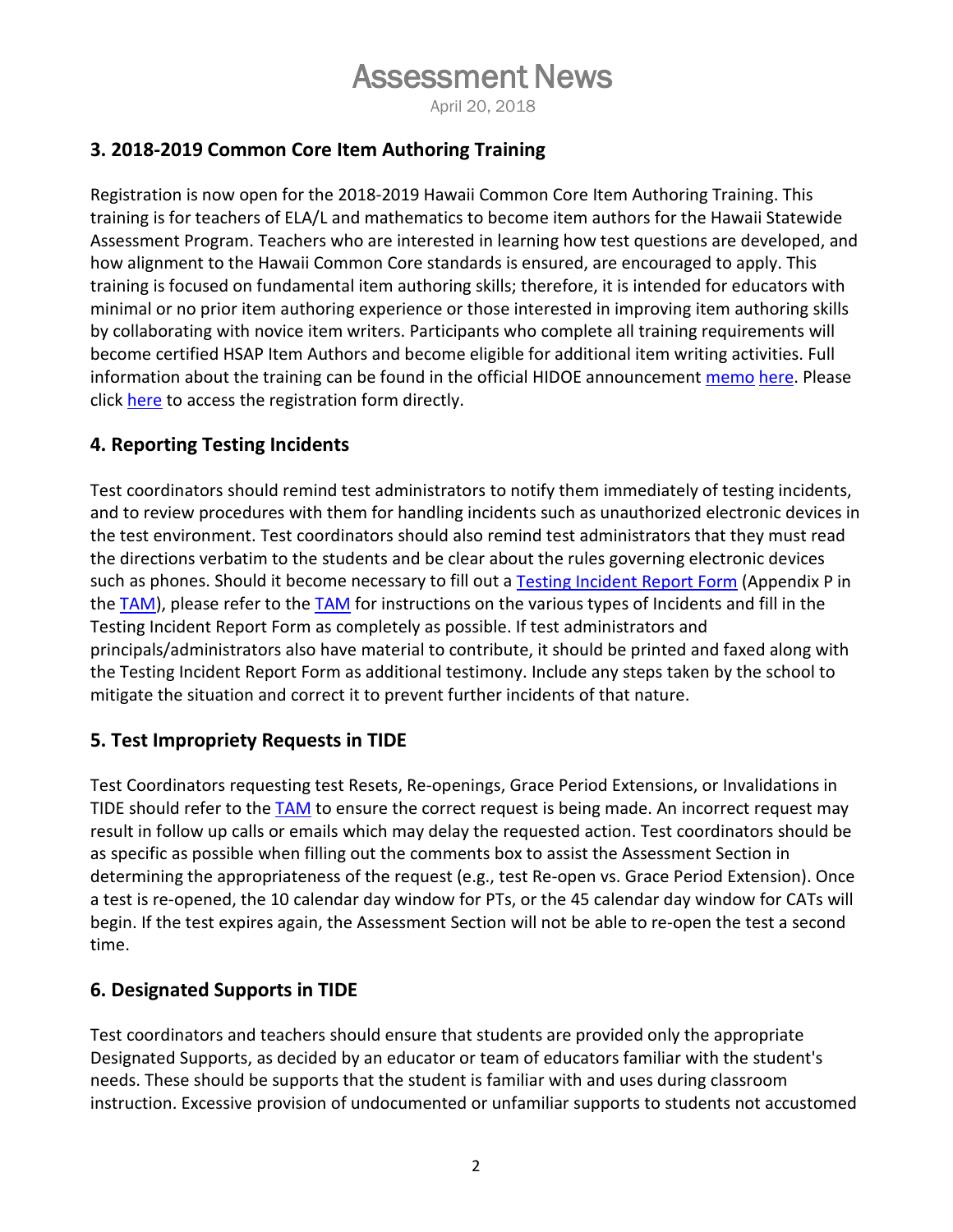to them may lead to increased testing times due to unfamiliarity with these supports, test fatigue, and lower scores. To help familiarize students with the various embedded Designated Supports, Training and Practice tests may be administered. For more information or clarification, please refer to the [TAM,](https://smarterbalanced.alohahsap.org/resources/test-administration/) the [Crosswalk of Accessibility Features Across State Assessment in Hawaii,](https://smarterbalanced.alohahsap.org/core/fileparse.php/3410/urlt/Crosswalk-of-Accessibility-Features-Across-State-Assessments-in-Hawaii_17-18.pdf) and the [Usability, Accessibility, and Accommodations Guidelines](https://smarterbalanced.alohahsap.org/resources/test-administration/) documents on [alohahsap.org.](https://alohahsap.org/)

### **7. Digital Library Links in AIR Ways Reporting**

Links to the Digital Library playlists associated with the Interim Assessment Blocks (IABs) is now available in the AIR Ways Reporting System*.* These resources can be accessed by clicking on the "additional report information" icon within the upper-left corner of the IAB report table(s). Please note that a Digital Library username and password is required to access the Digital Library playlists. To request a Digital Library account go to www.smarterbalancedlibrary.org, click the "Register for the Digital Library" button, and enter your name and email address ending in "@notes.k12.hi.us." Schools that use Yahoo, Gmail, or other non-Lotus Notes email addresses cannot use the self-registration feature and should contact the HSAP Help Desk to register for a Digital Library account.

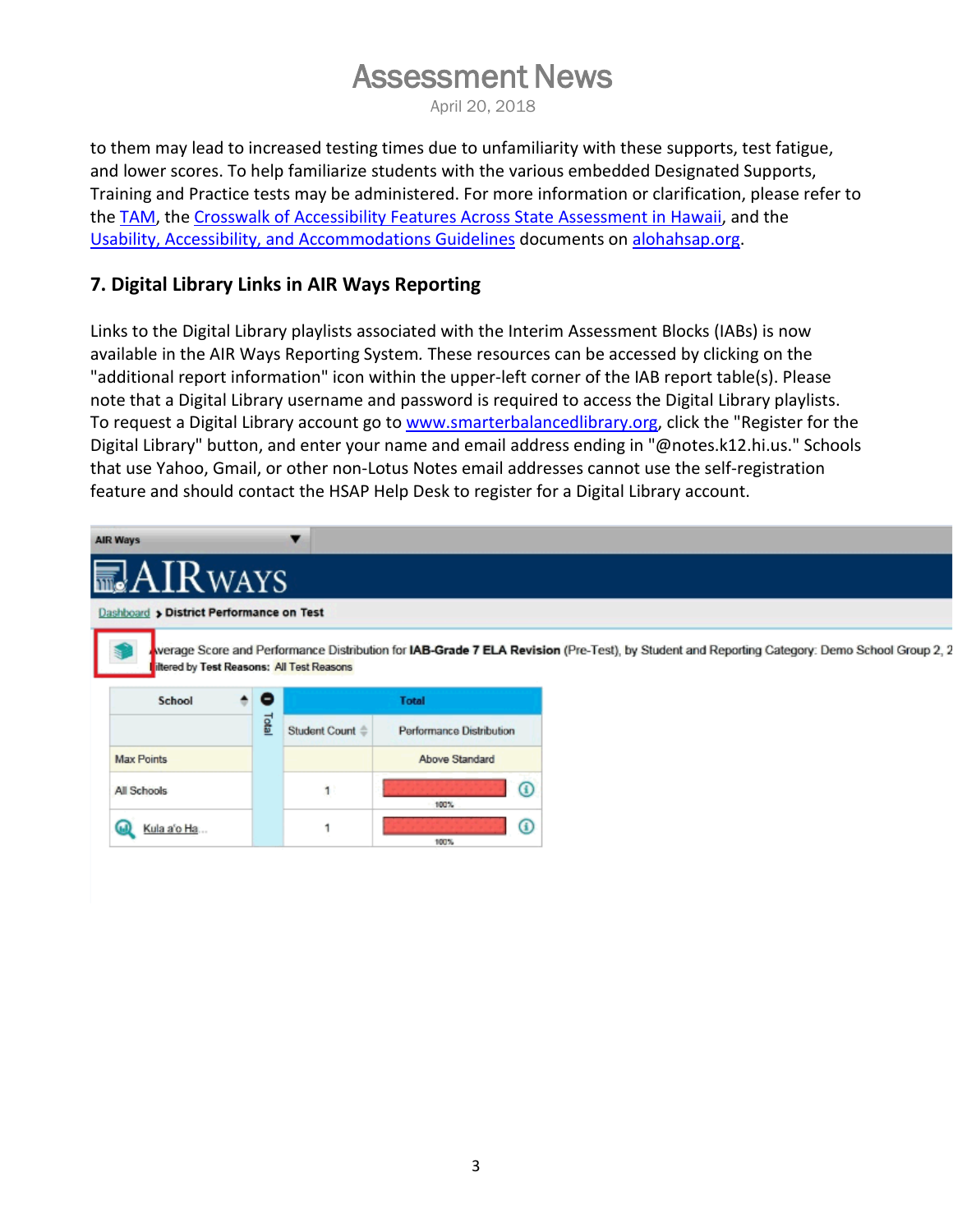

For additional information on accessing the "additional report information" icon, please refer to page 31 of the updated [AIR Ways Reporting System User Guide 2017-2018.](https://smarterbalanced.alohahsap.org/core/fileparse.php/3410/urlt/AIRWays_ProductGuide_2017-2018.pdf)

#### **8. Interim Assessment Resources**

The Assessment Section is looking for teachers to share their stories about using the Digital Library. If you are administering the Interim Assessment Blocks and using the Connections Playlists to locate Instructional Resources in the Digital Library, please contact Dianne Morada [\(dianne\\_morada@notes.k12.hi.us\)](mailto:dianne_morada@notes.k12.hi.us) or Carol Anton [\(carol\\_anton@notes.k12.hi.us\)](mailto:carol_anton@notes.k12.hi.us). The Assessment Section would like to hear how teachers are using the resources for instruction.

#### **HSA-Alt**

### **9. HSA-Alt Identification Process**

The Hawaii DOE Assessment Section has released a memo regarding the Hawaii State Assessment-Alternate (HSA-Alt) identification process, including details about the HSA-Alt Participation Criteria. School IEP teams area encouraged to review the memo prior to meeting to review each student's current academic achievement and functional performance to determine the student's participation in the appropriate state-wide assessment(s). The memo may be accessed by clicking [here](https://hsa-alt.alohahsap.org/core/fileparse.php/3344/urlt/Memo_HSA-Alt_Identification_Process_041318.pdf) or via the Resources > Hawaii DOE Memos section of the HSA-Alt portal.